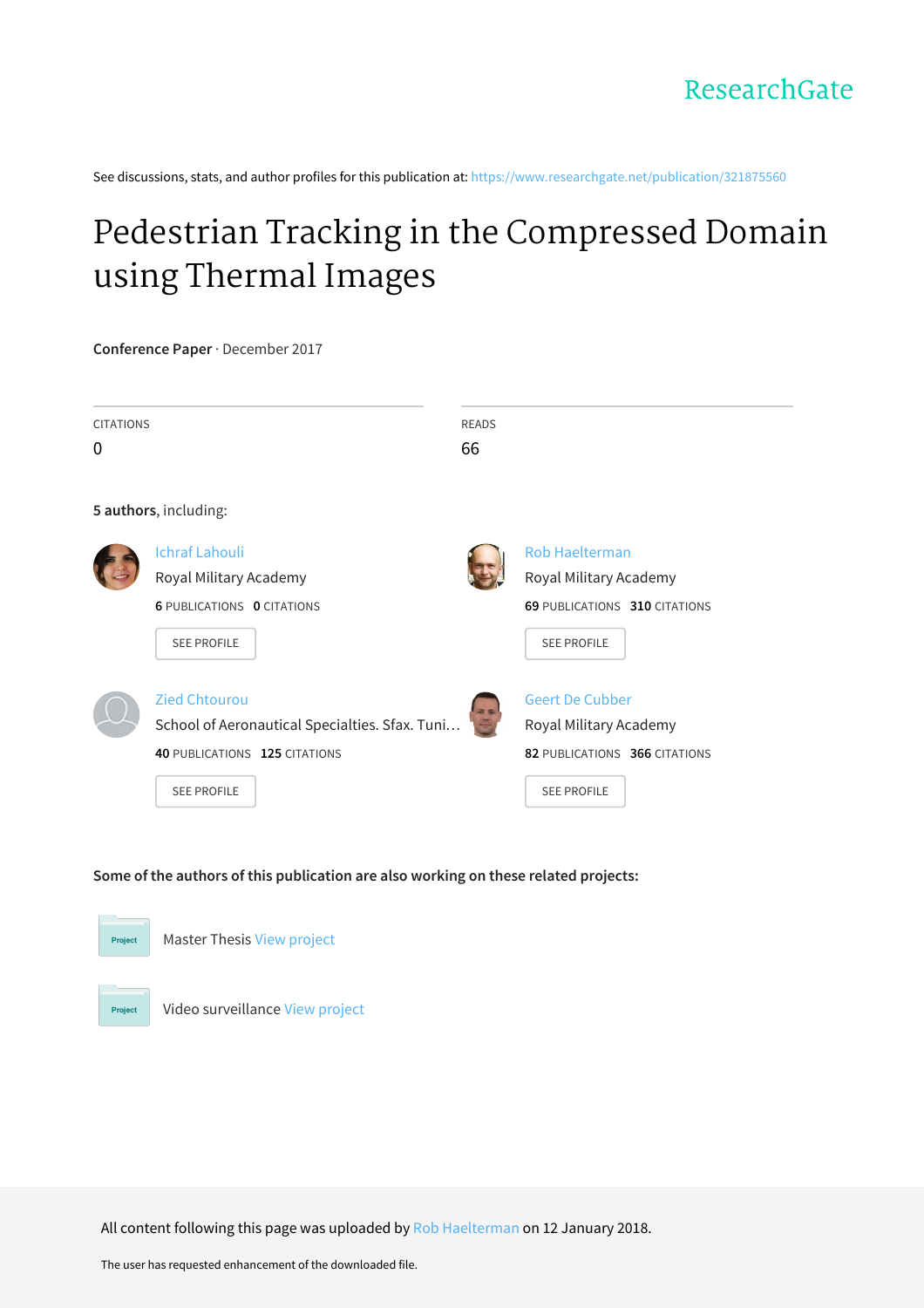# Pedestrian Tracking in the Compressed Domain Using Thermal Images

Ichraf Lahouli<sup>1,2,3</sup>, Robby Haelterman<sup>1</sup>, Zied Chtourou<sup>2</sup>, Geert De Cubber<sup>1</sup>, and Rabah Attia<sup>3</sup>

> <sup>1</sup> Royal Military Academy, Brussels, Belgium <sup>2</sup> VRIT Lab, Military Academy of Tunisia, Nabeul, Tunisia <sup>3</sup> SERCOM Lab, Tunisia Polytechnic School, La Marsa, Tunisia

Abstract. The video surveillance of sensitive facilities or borders poses many challenges like the high bandwidth requirements and the high computational cost. In this paper, we propose a framework for detecting and tracking pedestrians in the compressed domain using thermal images. Firstly, the detection process uses a conjunction between saliency maps and contrast enhancement techniques followed by a global image content descriptor based on Discrete Chebychev Moments (DCM) and a linear Support Vector Machine (SVM) as a classifier. Secondly, the tracking process exploits raw H.264 compressed video streams with limited computational overhead. In addition to two, well-known, public datasets, we have generated our own dataset by carrying six different scenarios of suspicious events using a thermal camera. The obtained results show the effectiveness and the low computational requirements of the proposed framework which make it suitable for real-time applications and on-board implementation.

### 1 Introduction

For decades, many works have been done on pedestrian detection and tracking using thermal imagery, especially for surveillance and driver's assistance applications. The reason is that such images allow working on day and night-time even though the texture and the colour information are missing. Nowadays, in parallel with the radar systems, the surveillance of borders, for example, is ensured by new platforms like drones equipped with optical and/or thermal sensors and transmission modules for a real-time video streaming to a central station in the ground commonly named Ground Control Station (GCS). However, the amount of information transmitted to the GCS is huge and full of redundancy and nonpertinent information. Consequently, many problems of storage and analysis are encountered in addition to the challenges caused by the high processing and the high bandwidth requirements for the data streaming.

The motion-based segmentation is widely used to detect and track moving objects like pedestrians. In this context, the majority of the works uses Optical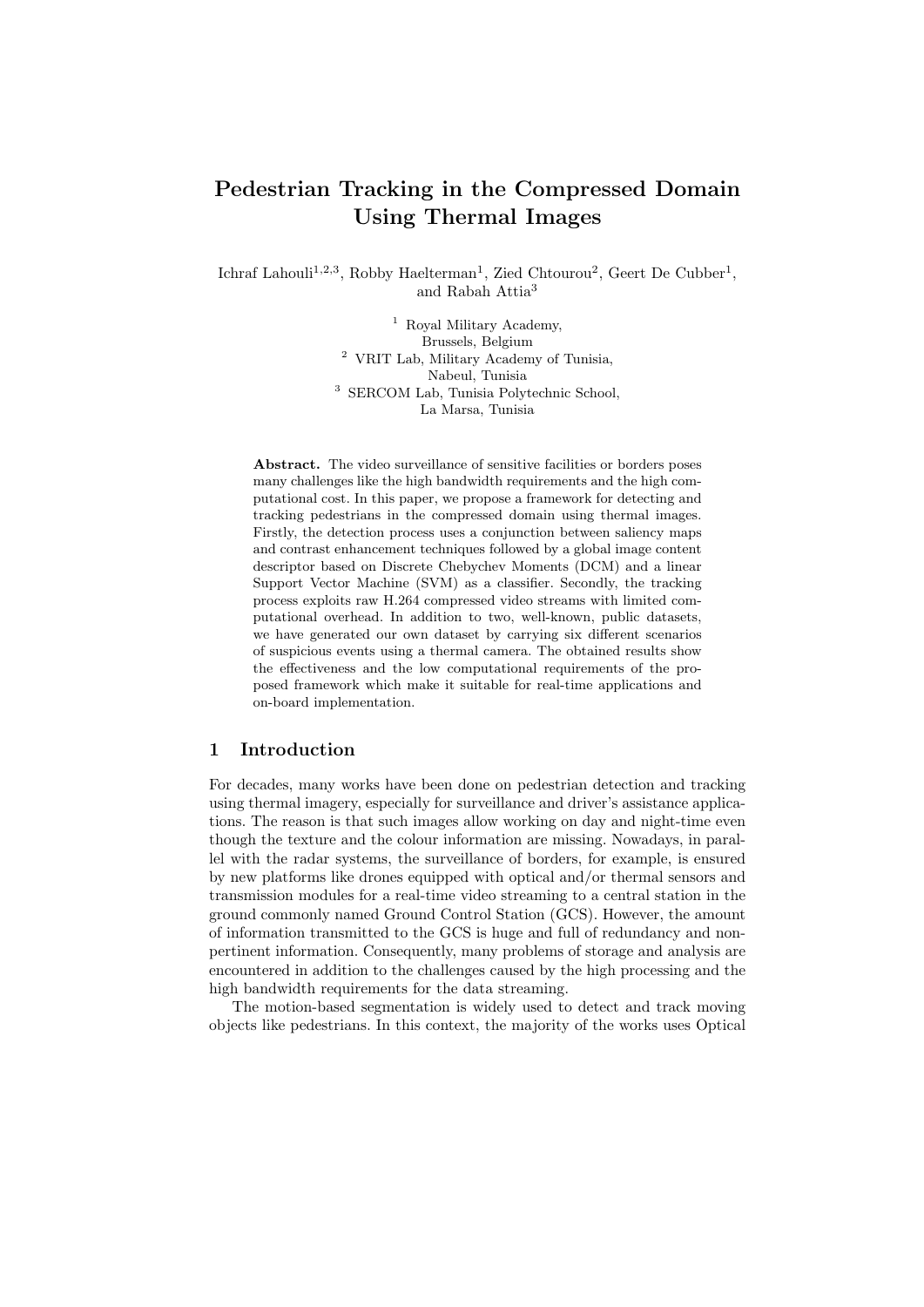Flow (OF) and local feature descriptors such as SIFT and SURF. Wu et al. [1] used the OF to compute the dense particle trajectories of the objects and proposed an optimization method to filter the noisy trajectories due to the camera motion. Wang et al. [2] use dense OF and SURF descriptors to match the feature points. They also relied on a human detector to discard the inconsistent matches. Nevertheless, whether the OF is sparse or dense, is still computationally heavy and time-consuming which makes it not suitable for real-time applications. As an alternative, some studies focus on the possibility of exploiting the MVs in the MPEG compressed domain. Park et al. [3] estimated the camera motion using a generalized Hough transform and then tracked the centre of the ROI based on the spatial distribution of colours. Babu et al. [4] used motion vectors of compressed MPEG video for segmentation and a Hidden Markov Model (HMM) and motion history information for action recognition. Yeo et al. [5] used the MV information to capture the salient regions and to compute frame-to-frame motion similarity. Biswas et al. [6] used the orientation information of the MVs to classify the H.264 compressed videos. Käs and Nicolas [7] proposed an approach to estimate the trajectories of the moving objects in the compressed domain. Firstly, a Global Motion Estimation (GME) based on the MVs is performed to generate the masks which are the input of an object detection stage. Secondly, an object matching stage is used for the trajectories' estimation.

In 2014 and in the context of activity recognition, Kantorov et al. [8] used the MPEG MVs as local descriptors, Fisher Vector (FV) for coding and SVM for classification. They prove that, in comparison to the OF, the use of the MPEG MVs present a significant computational speedup ( $\simeq 66\%$ ) while a small reduction of recognition accuracy is noticed  $((\simeq 1\%)$ . Zhang et al. [9] proposed a real-time action recognition method in the compressed domain using the MPEG MVs. To improve the recognition accuracy, they proposed a sort of transferable learning by adapting the models of the OF Convolutional Neural Network (CNN) to the models of the MV CNN. In order to recognize activities of daily living, Poularakis et al. [10] proposed a motion estimation method based on the pre-computed MPEG MV instead of OF. In addition, they did not work on the whole frame but focused only on data in the Motion Boundary Activity Area (MBAA)[11] which also decreased the computational cost.

In this paper, we aim to present an efficient framework for pedestrians' detection and tracking in thermal images with low processing requirements. Concerning the detection process, the first step is to extract the Regions Of Interest (ROI)s using a conjunction between saliency maps and contrast enhancement techniques. Then, feature vectors are generated using the DCMs [12]. Finally, a linear SVM is used to classify the ROIs into pedestrians and non-pedestrians. In order to validate the proposed ROI detector, two public, thermal pedestrian datasets are used: the OTCBVS benchmark -OSU Thermal Pedestrian Database [13] and the nine thermal videos taken from the LITIV2012 dataset [14]. A comparison is carried out between the proposed ROI detection process and the Maximally Stable Extremal Regions (MSER) detector in terms of calculation time and true positives and false positives rates. According to the obtained results, the pro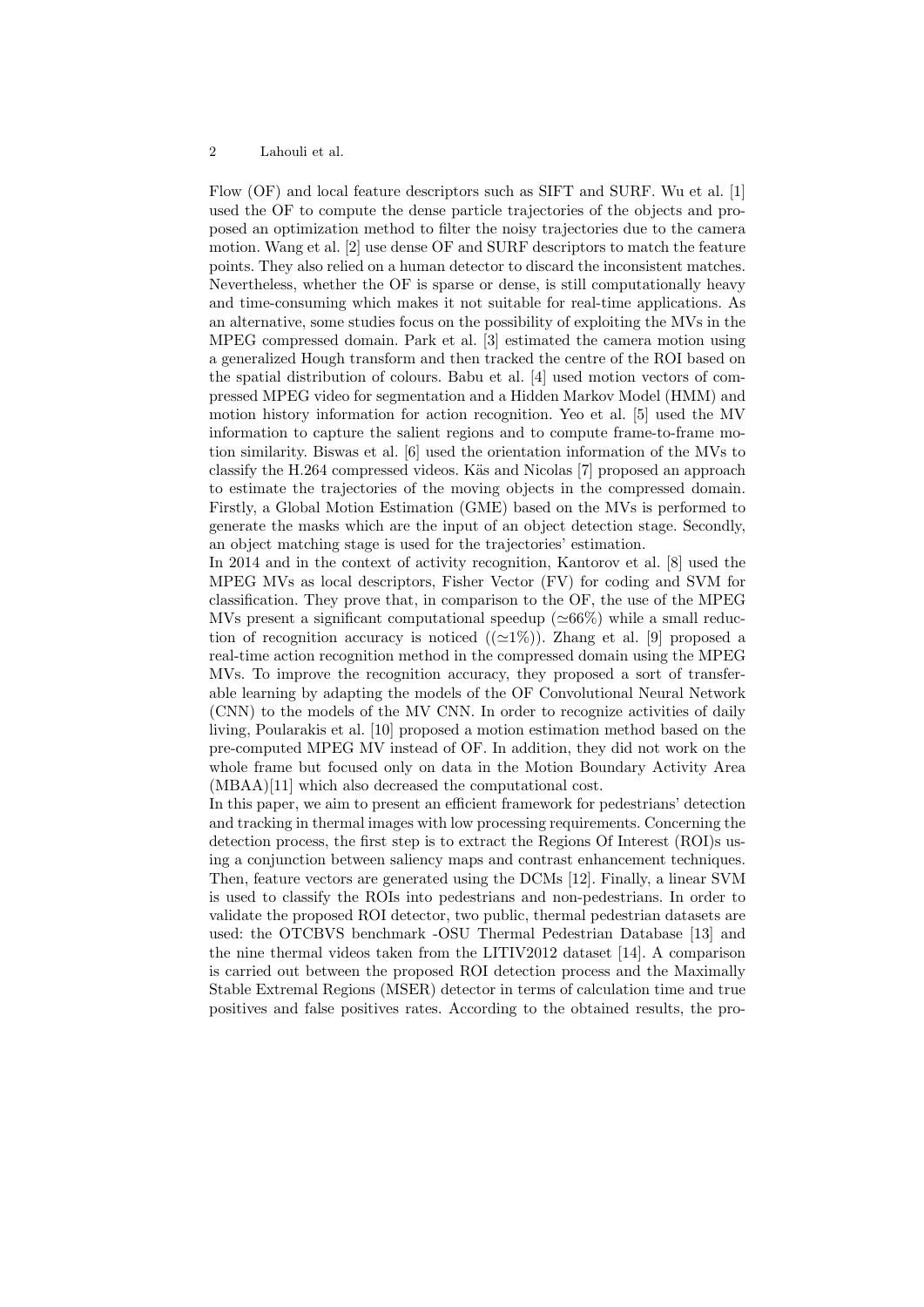posed method is robust in terms of true positives rate and even beats MSER in terms of false positives rates and processing time. Concerning the tracking process, we proposed an approach which is based on the precomputed MPEG MVs of only the ROIs which are previously generated by the detection process. For the experiments, we generated our own dataset by carrying out six different scenarios of suspicious events and filmed the scene using a thermal sensor. The decoding of all the frames is not needed. Globally, the proposed method does not need a pixel by pixel or a frame by frame processing. It relies on some frames to detect the ROIs and on some MVs already computed (as an integral part of the MPEG4 AVC (H264 codec)) for tracking. This makes it adequate for real-time applications and for implementation on low-end computational platforms.

The paper is organized as follows: In Section 2, the proposed framework is presented in details by explaining the two processes of ROI detection and tracking using MPEG MVs. The section 3 is allocated to the experiments and the results, including the comparison between the proposed detector and MSER, the choice of the re-direction rate and the performance of the tracking process. Finally, Section 4 summaries the present paper and exposes some perspectives of future works.

### 2 Proposed methodology

In this section, we will try to explain the proposed framework in details. Actually, it relies on two main processes: the ROI detection process and the ROI tracking process. The first one extracts the ROIs which correspond to the pedestrians. The second one tracks these ROIs by using its MVs drawn directly from the MPEG compressed video. We will present the two processes consecutively.

#### 2.1 Proposed ROI detection process

Our main purpose is to ensure the surveillance of borders and sensitive facilities using thermal images taken from an airborne platform. As we are in an outdoor environment, we assume that the pedestrians are brighter than their background. This means that our method is part of the 'Hot Spot' Methods. ROIs are detected according to certain restrictions regarding their brightness and their size. The proposed ROI detection process can be divided into three steps:

- 1. ROI extraction: A conjunction between a wavelet-based contrast enhancement technique [15] and a saliency map (produced on the basis of Lab colour space) [16],
- 2. Shape description: DCMs (up to order 4\*4) are used as a global region content descriptor [12]
- 3. Classification: a linear SVM is used to classify the ROIs into humans and non-humans according to their DCM feature vectors.

Firstly, the saliency map and the contrast-enhanced image are computed and fused together using their geometric mean. Then, a brightness threshold is applied to generate a binary image which conserves only the hot spot areas. Finally,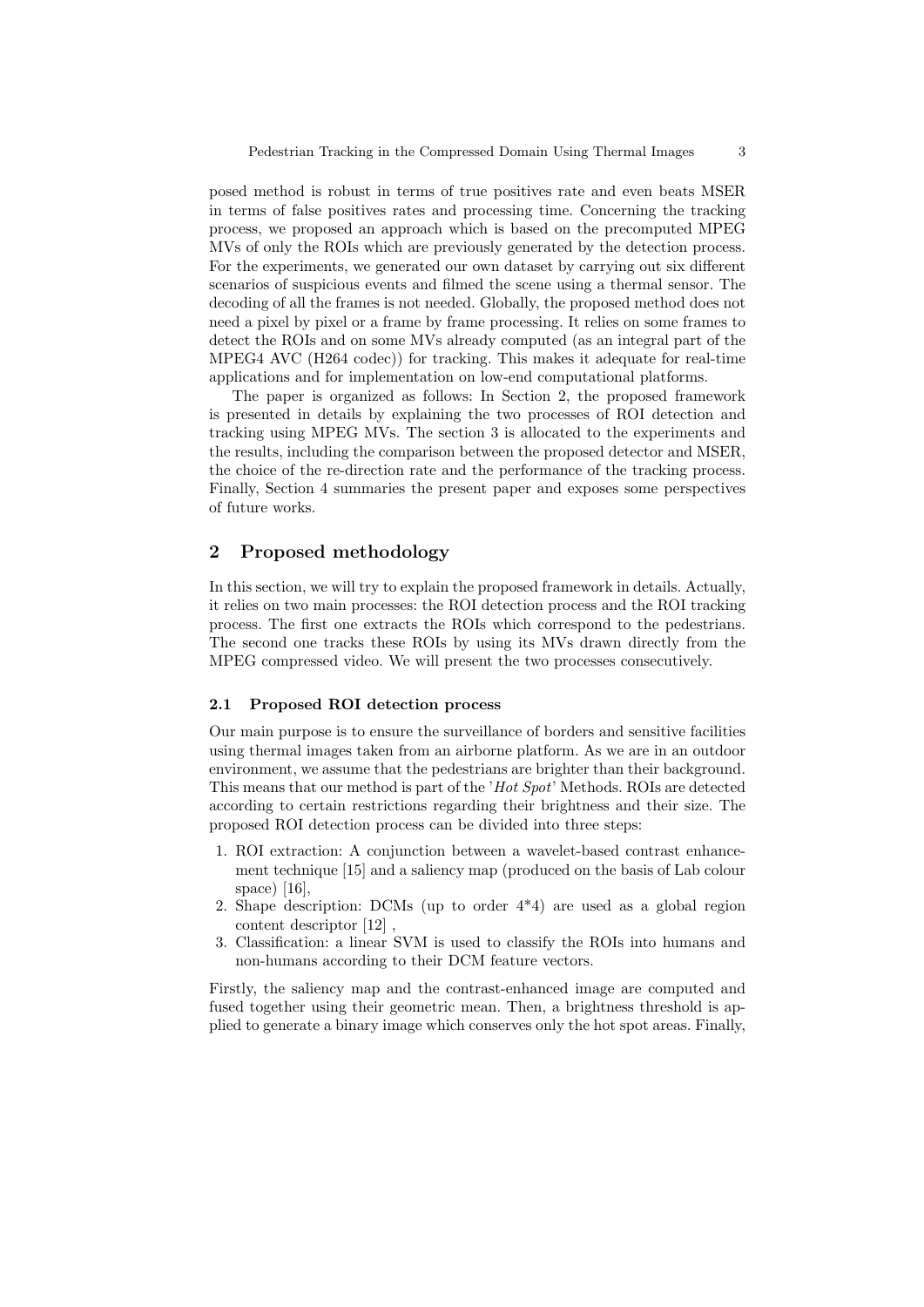#### 4 Lahouli et al.

a size threshold allows discarding very small/big ROIs.

#### 2.2 Proposed tracking process using MPEG Motion Vectors

Since the videos transmitted between the remote platforms (drones/cameras) are usually streamed to the central station in a compressed form, we should propose an object tracking approach which avoids the decompression of each frame. In order to save the processing resources and reduce the computational cost, the tracking should be done in the compressed domain. Indeed, the tracking process is based on the motion information and not the visual features such as the shape like in the detection process. After the segmentation of the input image and the extraction of the ROIs, these regions are tracked in the compressed domain based on their motion vectors.

The H.264 video compression standard generates motion vectors that contain motion information between regions in different frames. It is not a pixel level processing. It starts by splitting each frame into macroblocks (usual squares of 8 ∗ 8 or 16 ∗ 16 pixels). Then, it estimates the displacements between these areas through time and stored it's as orientation and magnitude information. In our work, we will not extract the MPEG MVs of all the macroblocks. Actually, the algorithm starts by finding the macroblocks that cover each ROI. Then, it keeps tracking these macroblocks through time by computing the intermediate estimated positions based on its relative MPEG MVs. Although these MPEG MVs are useful, we cannot rely exclusively on its due to the noise and the errors generated by the motion compensation step. We propose to compensate these errors by launching the aforementioned ROI detection process at a re-detection rate namely N. The recall of the human detector will adjust the intermediate estimated positions of the ROIs. The choice of this frequency  $N$  is not fixed but depends on different parameters such as the frame rate and the resolution of the video sequence. An analysis in section 3.3 shows how  $N$  is chosen.

# 3 Experiments & Results

#### 3.1 Presentation of the different datasets

In order to validate the ROI detection process, two different public, thermal pedestrian datasets were used:

- $-$  *OSU Thermal Pedestrian Database* [13]: acquired by the Raytheon 300D thermal sensor. It is composed of 10 test collections with a total of 284 frames taken within one minute but not temporally uniformly sampled. The OSU thermal dataset covers a panoply of environmental conditions such as sunny, rainy and cloudy days.
- $LITIV2012$  dataset [14]: specifically the nine thermal sequences. Indeed, the dataset is composed of nine pairs of visualthermal sequences.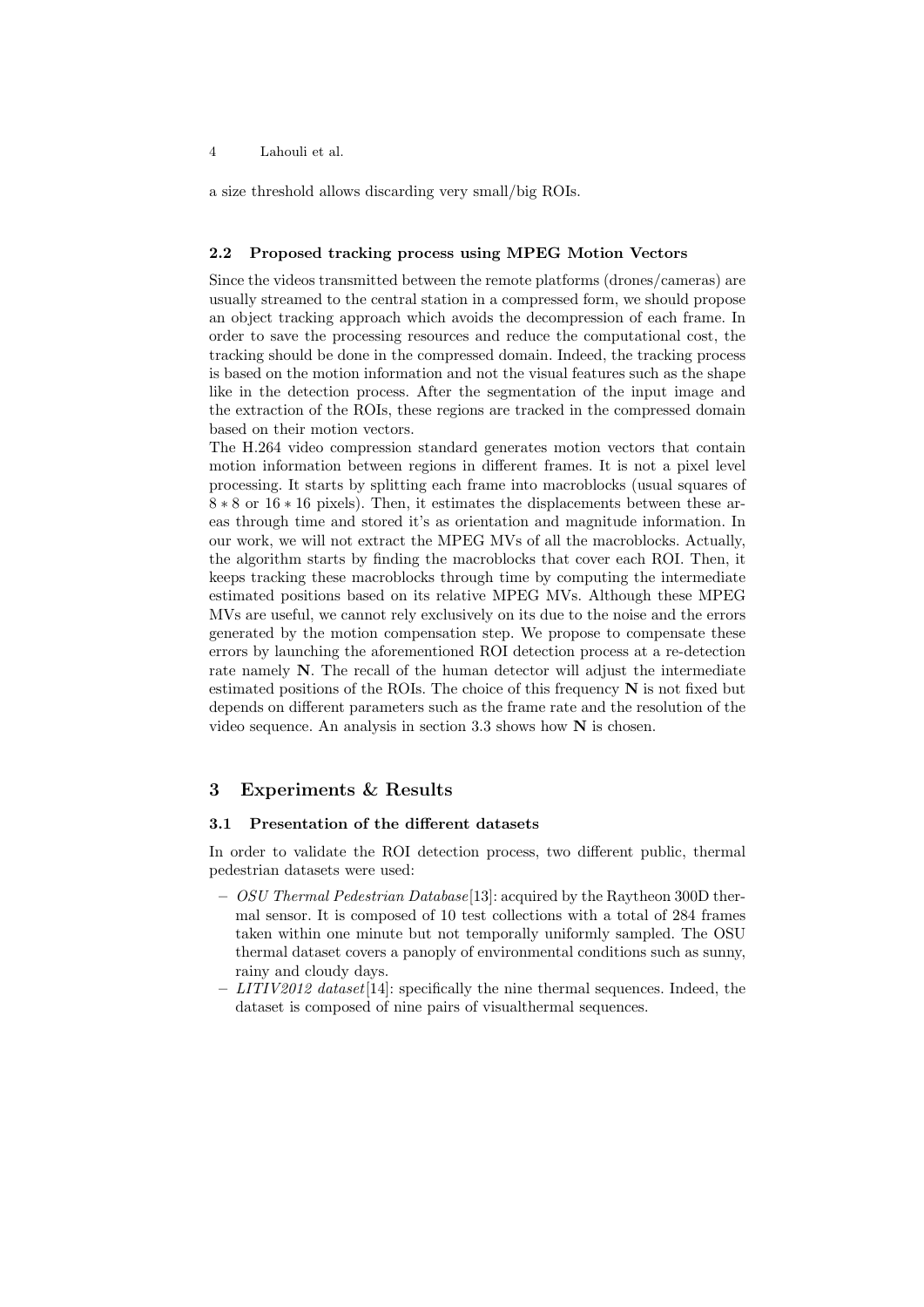In order to validate the tracking process, we can not test on the two public datasets previously used to validate the proposed detection process. The reason is that both datasets do not provide H.264 encoding data so we needed to generate our own dataset. Since our main application is the video surveillance of borders and sensitive facilities, we carried out different scenarios of suspicious events in an outdoor environment and filmed the scene using a thermal sensor. Indeed, we recorded thermal videos of pedestrians taken from a stationary camera with an image resolution of 576\*704 pixels and a frame rate of 25 frames per second (fps).

Table 1 gives an overview of the six scenarios of suspicious events.

#### 3.2 Validation of the proposed detection process

Firstly, the proposed ROI extractor (first stage of the detector before the description and the classification stages) is compared to the MSER detector [17] which is a fast, widely used and simple region based detector. MSER was introduced in 2004 but is still up to date and widely used a region-based local extractor like recently in [18–23]. The popularity of MSER is due to its efficiency and its low complexity which makes it adequate for real-time applications. The implementation is done on Matlab. Thus, the DetectMSERFeatures function, available in the Computer Vision System Toolbox, is used. The experiments were run under the same set of parameters like size thresholds. Table 2 shows the robustness of the proposed detection process in terms of true detection with approximately 96% for the OSU Thermal Pedestrian Database and 95% for the LITIV2012 dataset. Furthermore, it beats MSER in terms of reducing the false alarms' rate which is a great criterion for surveillance purposes. Concerning the CPU time, the proposed detection process also beats MSER by running about two to three times faster. Regarding the desired application of the proposed framework, these two improvements are pertinent and make the proposed framework suitable for a real-time implementation on a drone for instance, in order to select and then send only true alarms to the GCS.

#### 3.3 Validation of the proposed tracking process

#### Re-detection rate

In order to compensate the estimation errors caused by the extracted MPEG MVs, the proposed detection process is recalled at a re-detection rate. Choosing this parameter is a trade-off between keeping low computational requirements and guaranteeing good tracking accuracy. In other words, we have to avoid the re-launch of the ROI detector process and at the same time, we have to ensure the robustness of the whole framework. Indeed, the recall of the proposed detection process means the decompression of the frame and the application of image processing techniques that are more computationally costly than the simple extraction of the precomputed MPEG MVs. To set up the re-detection rate, we first applied the proposed detection process on a reference image frame  $\#\mathbf{i}$ to generate the ROIs. Then, the positions of these ROIs are estimated based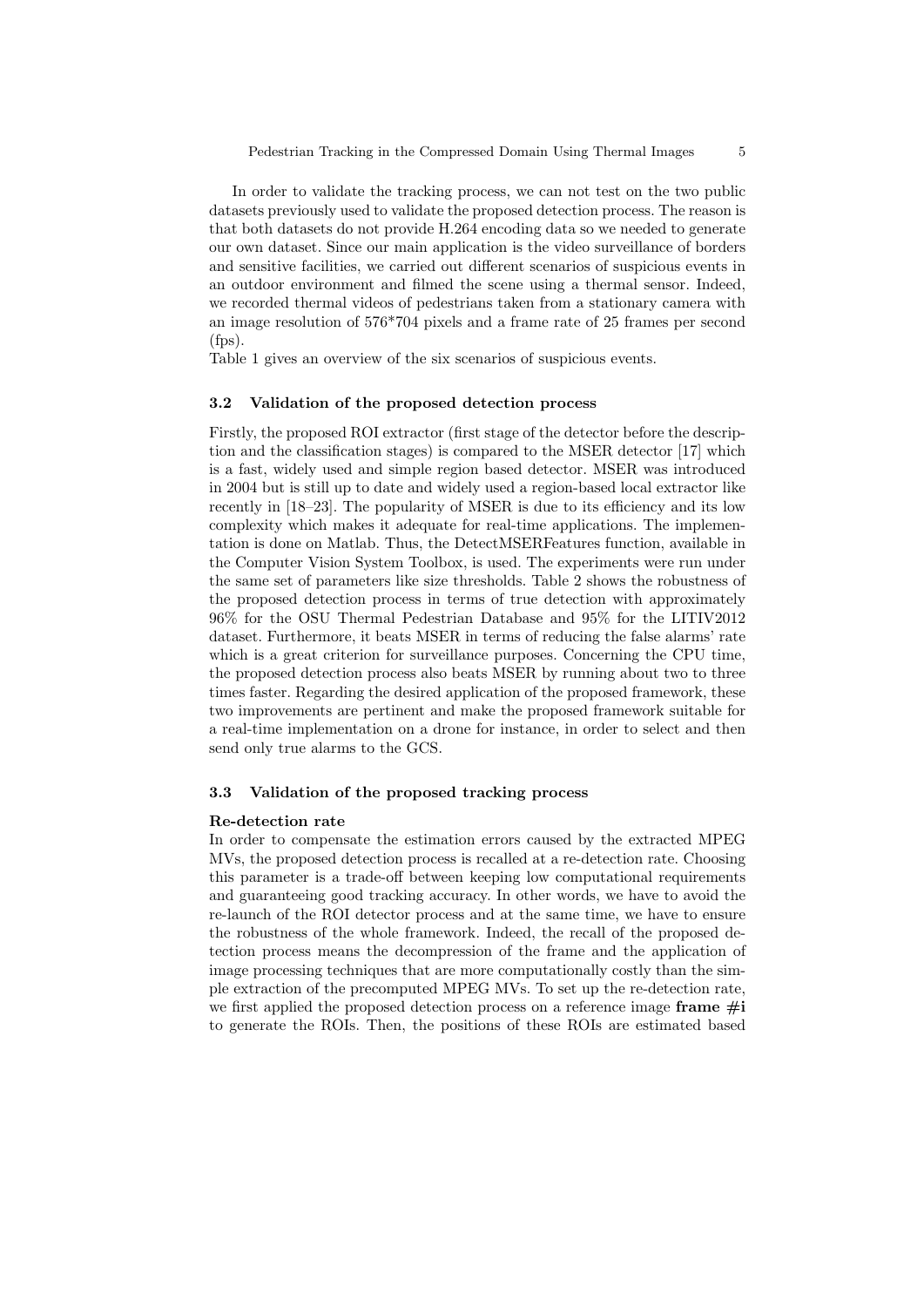6 Lahouli et al.

| Scenario                               | Description                                                                                                                                                      | Frame example             |
|----------------------------------------|------------------------------------------------------------------------------------------------------------------------------------------------------------------|---------------------------|
| Brutal turn back                       | 2 people move in one direction (policemen)<br>$+$ 1 single suspicious person walks in the<br>opposite direction. Once he sees them he<br>will rapidly turn back. | $018. / -019.$            |
| Convergence/divergence                 | 3 suspicious people converge, quickly ex-<br>change an object and then diverge and quit<br>the scene.                                                            | $018. / -019.$            |
| Velocity changes                       | 1 single suspicious person who walks then<br>runs then slows down again $+$ non suspi-<br>cious people.                                                          | $018°/-019°$              |
| Occlusion/Non<br>sion                  | Occlu- 1 single suspicious person tries to hide be-<br>hind a car + non suspicious people.                                                                       | $018 \cdot 7 - 019 \cdot$ |
| Circular trajectory                    | 1 single suspicious person moves around a<br>car while focusing on it (robbery intention)<br>$+$ non suspicious people.                                          | $018. / -019.$            |
| Rapid dump of a suspi-<br>cious object | 1 single suspicious person walks carrying a<br>backpack then puts it down near a vehicle<br>$+$ non suspicious people.                                           | $018' / -019'$            |

Table 1. Suspicous Events' scenarios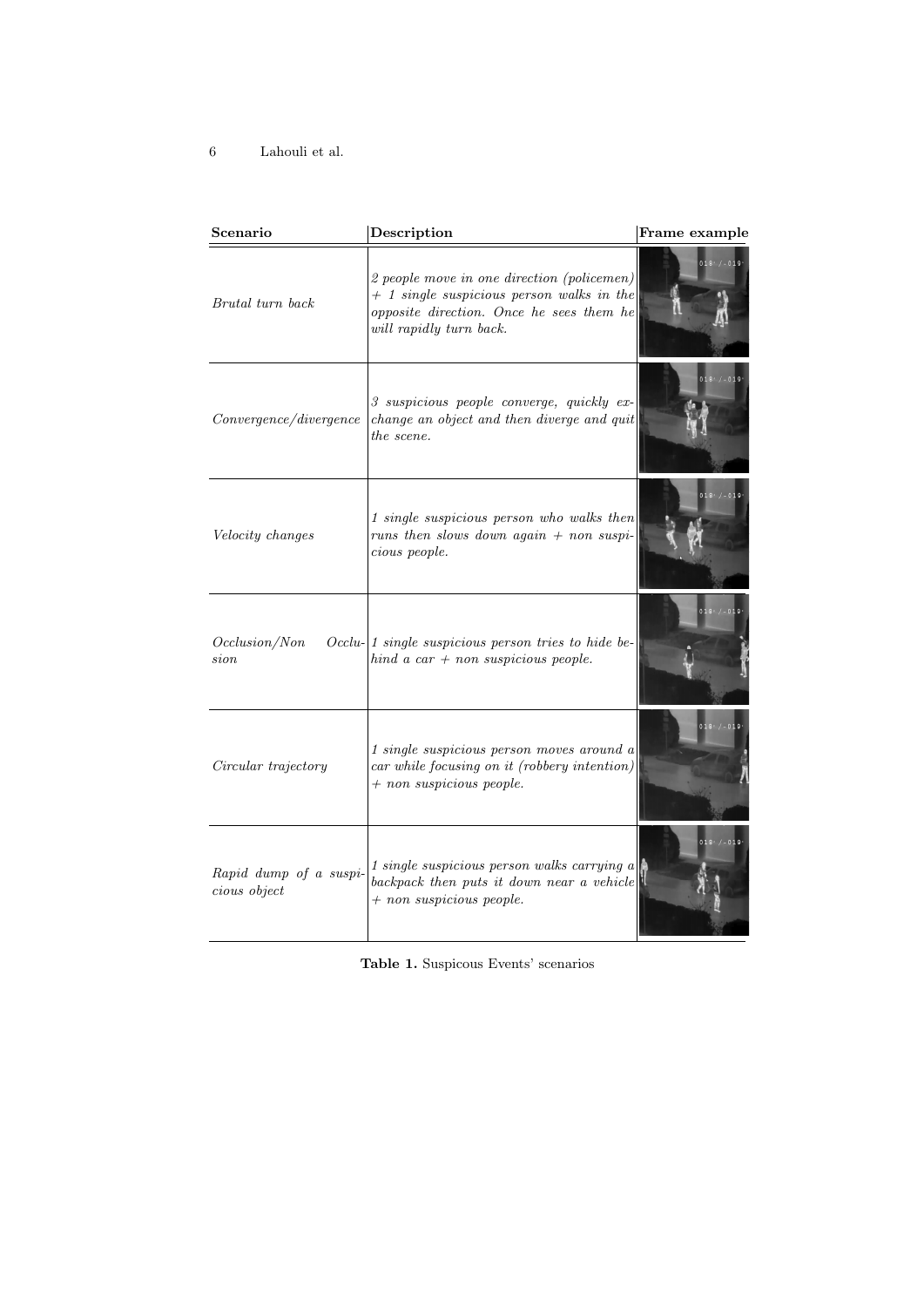| Criterion                      | Proposed ROI extractor MSER |          |
|--------------------------------|-----------------------------|----------|
| <b>OSU</b> Thermal             |                             |          |
| True Detection Rate            | 95.55%                      | 97.83%   |
| False Alarms Rate              | 29.22%                      | 51.63%   |
| CPU-time per Image             | $0.17$ s                    | $0.46$ s |
| $\overline{\text{LITIV}}$ 2012 |                             |          |
| True Detection Rate            | 95.13%                      | 85.28%   |
| False Alarms Rate              | 26.25%                      | 39.76%   |
| CPU-time per Image             | 0.098s                      | 0.151s   |

Table 2. Proposed ROI Detector vs MSER

exclusively on their MPEG MVs. To measure the estimation performance of the tracking using only the MPEG MVs, we computed the overlap between the real and the estimated positions of the ROIs. We consider an estimation as good if it satisfies the condition below:

$$
\frac{A_{Detected} \cap A_{Estimated}}{\min(A_{Detected}, A_{Estimated})} \ge 70\%
$$
\n(1)

Where  $A_{Detected}$  denotes the area of the detected ROI (at **Frame**  $\#(i)$ ) and  $A_{Estimated}$  is the area of the estimated ROI (at **Frame**  $\#(i + N)$ ). We choose the same criterion as in [24].

We tested the estimation performance on the video sequences of our own dataset (frame rate=25fps). Fig. 1 illustrates the computed overlap on a thermal video sequence composed of 676 frames in total. We started by detecting the ROIs at **frame**  $\#1$  and then kept tracking these ROIs based exclusively on its MPEG MVs. At each frame, the overlap between the real positions (given by the ROI detector) and the estimated positions is computed. Fig. 1 shows that the estimation performance decreases disproportionally to the re-detection rate. In order to satisfy the condition in equation 1, N should be  $\langle 28.$  In other words, to ensure the robustness of the proposed tracking process, the frequency to recall the detection process should be not more than 28 frames. As the frame rate is equal to 25fps, choosing N equal to 25 means a recall of the detection process each 1 second. For the rest of the experiments,  $N=25$ .

#### Tracking example

At this stage, we will present an example that illustrates how the proposed approach works well. Fig. 2 shows the effectiveness of the proposed framework to predict the trajectories of three different people in the convergence scenario. Fig.  $2(a)$  presents the initial **Frame**  $#8$  and the outputs of the proposed detection process in Blue. These bounding boxes correspond the initial ROI positions. Fig. 2.(b) presents the **Frame**  $\#(8+25)$  and the target ROI positions in green. Fig. 2.(c) shows the estimated trajectories of the ROIs between the two frames. For each ROI, a trajectory is computed based on the MPEG MVs of the macroblocks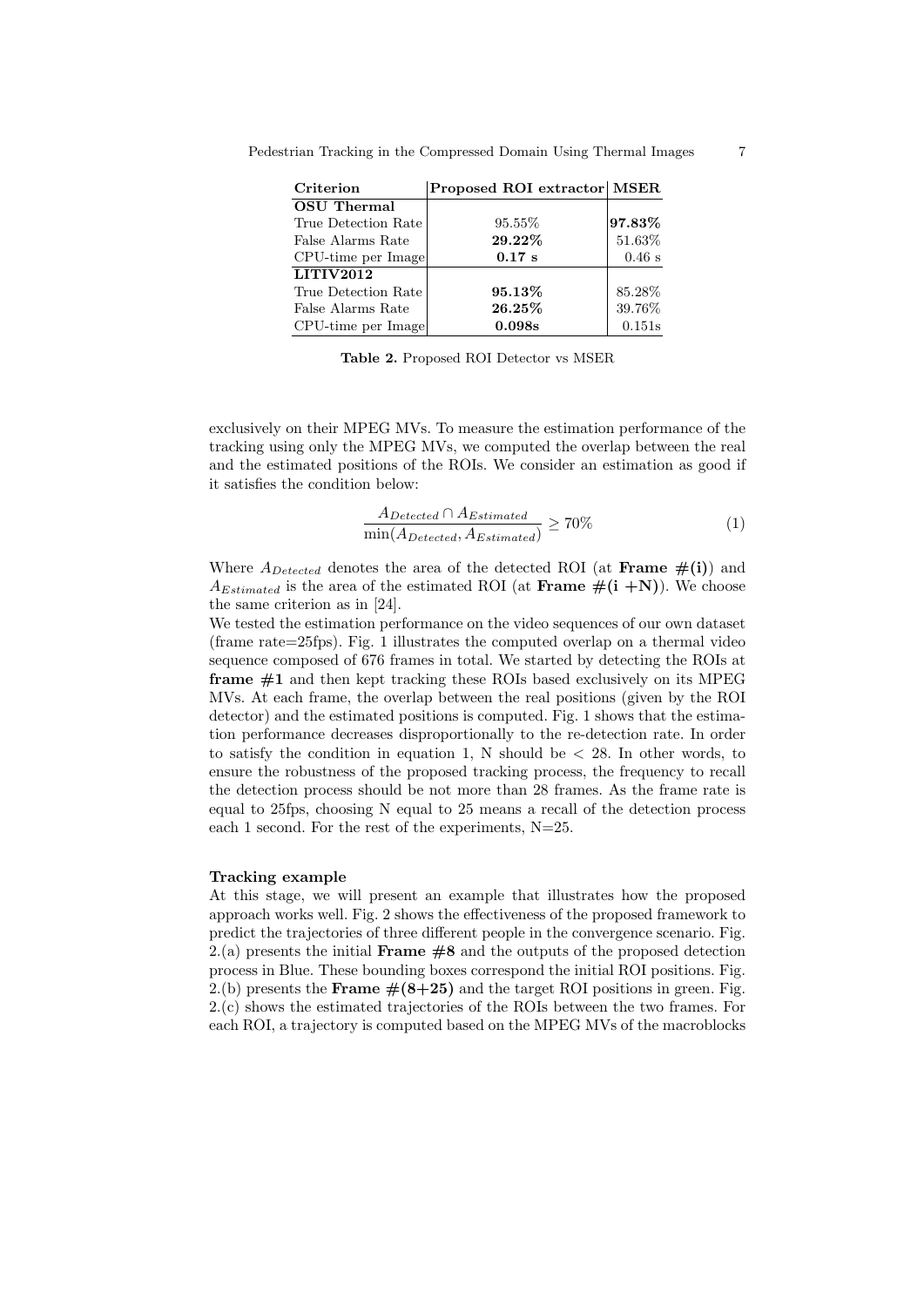

Fig. 1. Estimation performance

that cover it. The example shows how the proposed framework was able to properly estimate the trajectories of the three pedestrians.

# 4 Conclusion & Future works

This paper proposed an efficient approach for pedestrian detection and tracking in thermal images with low computational requirements. The proposed framework is not a frame neither a pixel level processing and it relies on the MPEG MVs which makes it suitable for real-time applications. The results show its effectiveness to detect and track pedestrians in thermal images even though there is no colour or texture information. As future works, the performance of the tracking algorithm should be quantitatively measured using, for example, the CLEAR MOT metrics [25]. At this stage of work, only the trajectories of the different pedestrians in the scene are extracted. However, in order to construct a complete system for surveillance and abnormal event detection applications, these trajectories need firstly to be described using feature vectors. Then, a machine learning approach should be developed in order to allow the system to autonomously detect the suspicious people. In addition, trajectories alone might not be sufficient but need to be combined with velocity and acceleration information, which might be also computed in the compressed domain.

#### 5 Acknowledgment

The generation of the proposed dataset using thermal cameras is supported by MIRTECHNOLOGIES SA, Chemin des Eysines 51, 1226 Nyon, CH.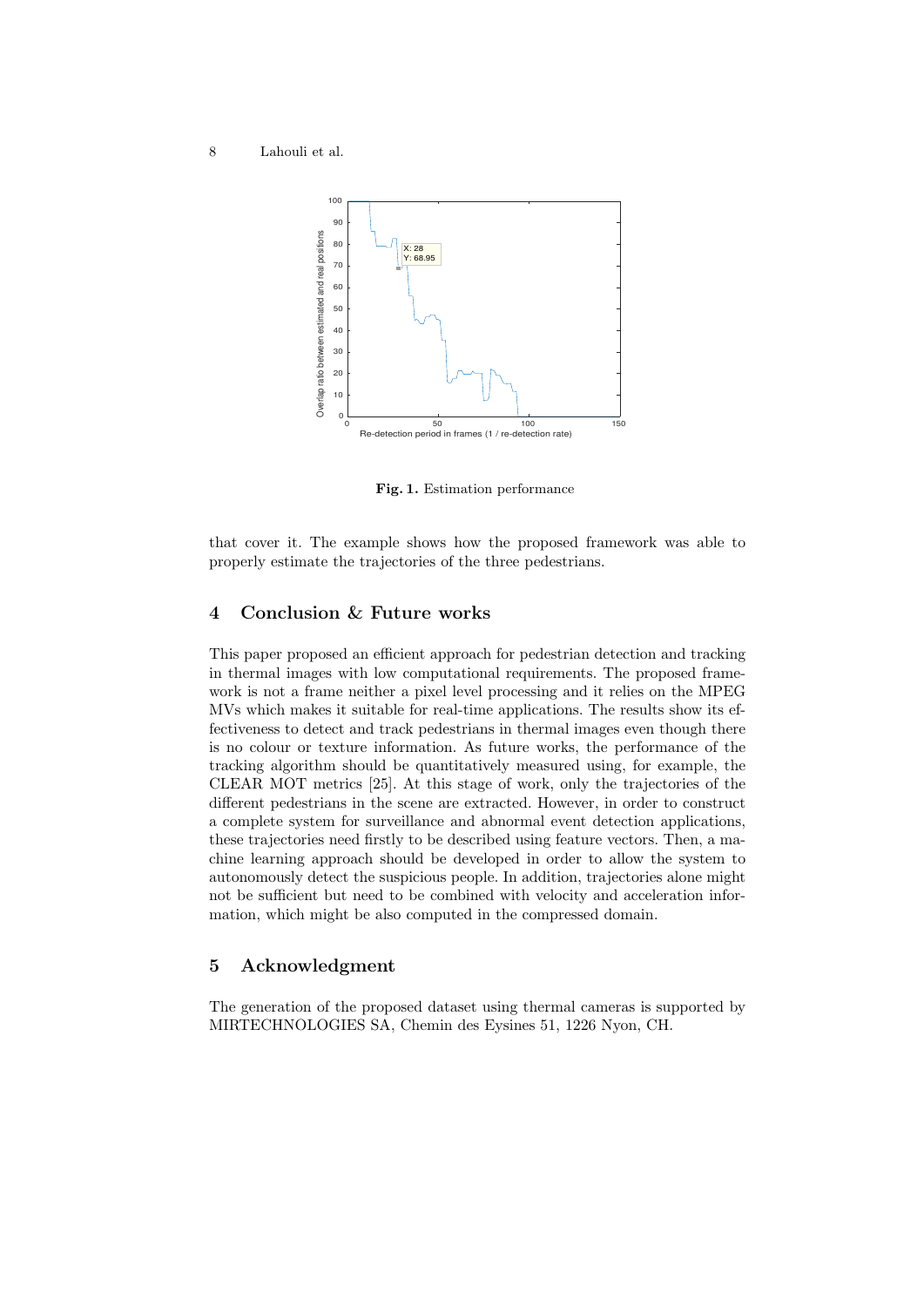

Fig. 2. Example of trajectories' estimations of three ROIs (convergence's scenario). (a): Initial **Frame**  $#8$  Initial ROI positions,

- (b): Target Frame  $\#(8+25)$  Target ROI positions,
- (c): Estimated trajectories between Frame  $\#(8)$  and Frame  $\#(8+25)$ .

# References

- 1. S. Wu, O. Oreifej, and M. Shah, "Action recognition in videos acquired by a moving camera using motion decomposition of lagrangian particle trajectories," in Computer Vision (ICCV), 2011 IEEE International Conference on, pp. 1419–1426, IEEE, 2011.
- 2. H. Wang and C. Schmid, "Action recognition with improved trajectories," in Proceedings of the IEEE International Conference on Computer Vision, pp. 3551–3558, 2013.
- 3. S.-M. Park and J. Lee, "Object tracking in mpeg compressed video using meanshift algorithm," in Information, Communications and Signal Processing, 2003 and Fourth Pacific Rim Conference on Multimedia. Proceedings of the 2003 Joint Conference of the Fourth International Conference on, vol. 2, pp. 748–752, IEEE, 2003.
- 4. R. V. Babu, K. Ramakrishnan, and S. Srinivasan, "Video object segmentation: a compressed domain approach," IEEE Transactions on Circuits and Systems for Video Technology, vol. 14, no. 4, pp. 462–474, 2004.
- 5. C. Yeo, P. Ahammad, K. Ramchandran, and S. S. Sastry, "Compressed domain real-time action recognition," in Multimedia Signal Processing, 2006 IEEE 8th Workshop on, pp. 33–36, IEEE, 2006.
- 6. S. Biswas and R. V. Babu, "H. 264 compressed video classification using histogram of oriented motion vectors (homv)," in Acoustics, Speech and Signal Processing (ICASSP), 2013 IEEE International Conference on, pp. 2040–2044, IEEE, 2013.
- 7. C. Käs and H. Nicolas, "An approach to trajectory estimation of moving objects in the h. 264 compressed domain," Advances in Image and Video Technology, pp. 318– 329, 2009.
- 8. V. Kantorov and I. Laptev, "Efficient feature extraction, encoding and classification for action recognition," in Proceedings of the IEEE Conference on Computer Vision and Pattern Recognition, pp. 2593–2600, 2014.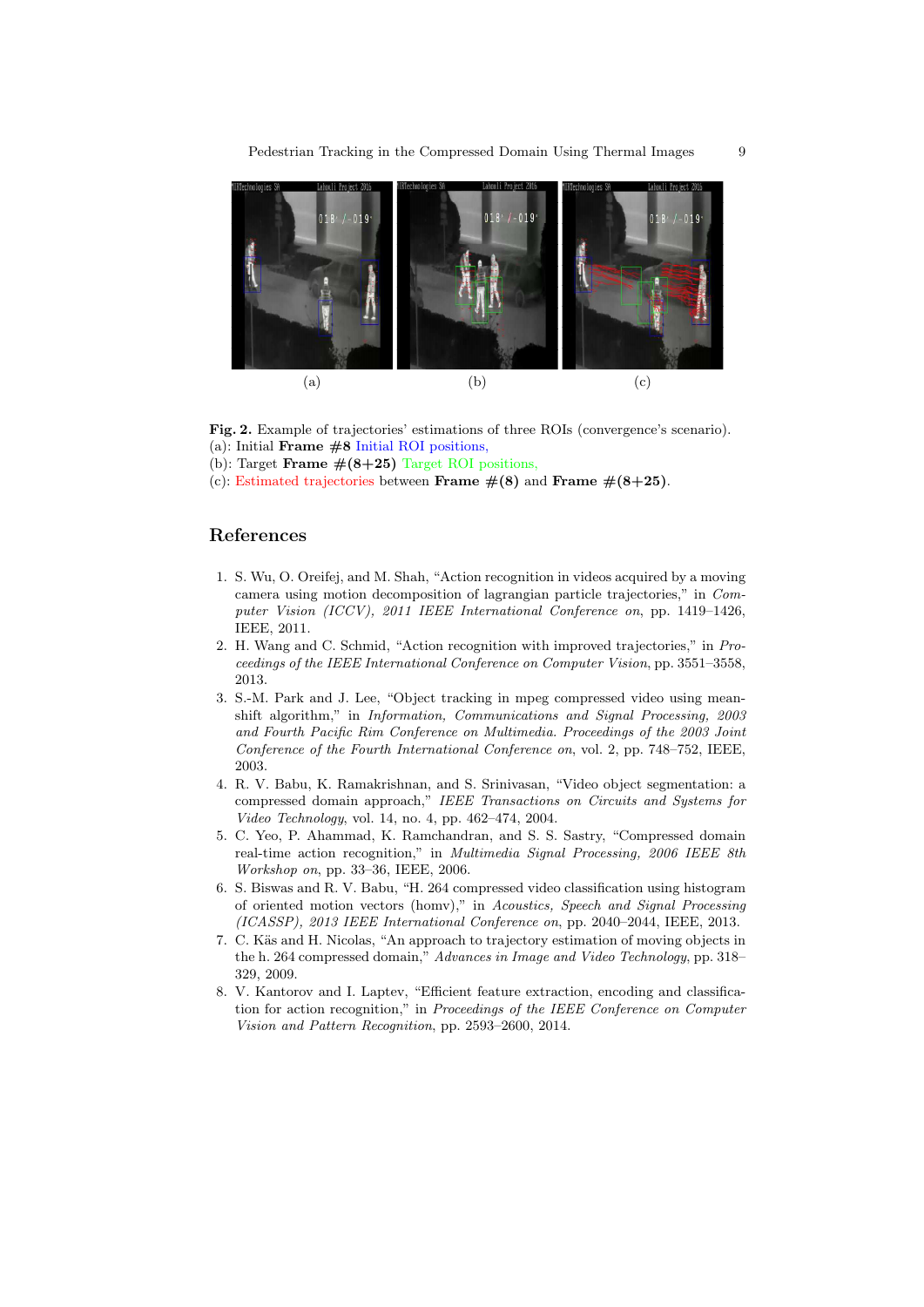- 10 Lahouli et al.
- 9. B. Zhang, L. Wang, Z. Wang, Y. Qiao, and H. Wang, "Real-time action recognition with enhanced motion vector cnns," in Proceedings of the IEEE Conference on Computer Vision and Pattern Recognition, pp. 2718–2726, 2016.
- 10. S. Poularakis, K. Avgerinakis, A. Briassouli, and I. Kompatsiaris, "Efficient motion estimation methods for fast recognition of activities of daily living," Signal Processing: Image Communication, vol. 53, pp. 1–12, 2017.
- 11. K. Avgerinakis, A. Briassouli, and I. Kompatsiaris, "Recognition of activities of daily living for smart home environments," in *Intelligent Environments (IE)*, 2013 9th International Conference on, pp. 173–180, IEEE, 2013.
- 12. E. Karakasis, L. Bampis, A. Amanatiadis, A. Gasteratos, and P. Tsalides, "Digital elevation model fusion using spectral methods," in 2014 IEEE International Conference on Imaging Systems and Techniques (IST) Proceedings, pp. 340–345, IEEE, 2014.
- 13. J. W. Davis and M. A. Keck, "A two-stage template approach to person detection in thermal imagery," in Application of Computer Vision, 2005. WACV/MOTIONS '05 Volume 1. Seventh IEEE Workshops on, vol. 1, pp. 364–369, Jan 2005.
- 14. A. Torabi, G. Massé, and G.-A. Bilodeau, "An iterative integrated framework for thermal-visible image registration, sensor fusion, and people tracking for video surveillance applications," Comput. Vis. Image Underst., vol. 116, pp. 210-221, Feb. 2012.
- 15. T. Arodź, M. Kurdziel, T. J. Popiela, E. O. Sevre, and D. A. Yuen, "Detection of clustered microcalcifications in small field digital mammography," Computer Methods and Programs in Biomedicine, vol. 81, no. 1, pp. 56–65, 2006.
- 16. R. Achanta, S. Hemami, F. Estrada, and S. Susstrunk, "Frequency-tuned Salient Region Detection," in IEEE International Conference on Computer Vision and Pattern Recognition (CVPR 2009), pp. 1597 – 1604, 2009.
- 17. J. Matas, O. Chum, M. Urban, and T. Pajdla, "Robust wide-baseline stereo from maximally stable extremal regions," *Image and vision computing*, vol. 22, no. 10, pp. 761–767, 2004.
- 18. W. N. Tun, M. Tyan, S. Kim, S.-H. Nah, and J.-W. Lee, "Marker tracking with ar. drone for visual-based navigation using surf and mser algorithms," , pp. 124–125, 2017.
- 19. X. Sun, J. Ding, G. Dalla Chiara, L. Cheah, and N.-M. Cheung, "A generic framework for monitoring local freight traffic movements using computer vision-based techniques," in Models and Technologies for Intelligent Transportation Systems (MT-ITS), 2017 5th IEEE International Conference on, pp. 63–68, IEEE, 2017.
- 20. A. Kumar and S. Gupta, "Detection and recognition of text from image using contrast and edge enhanced mser segmentation and ocr," IJOSCIENCE (INTER-NATIONAL JOURNAL ONLINE OF SCIENCE) Impact Factor: 3.462, vol. 3, no. 3, pp. 07–07, 2017.
- 21. M. Khosravi and H. Hassanpour, "A novel image structural similarity index considering image content detectability using maximally stable extremal region descriptor," International Journal of Engineering-Transactions B: Applications, vol. 30, no. 2, p. 172, 2017.
- 22. S. M. R. Alyammahi, E. N. Salahat, H. H. M. Saleh, A. S. Sluzek, and M. I. Elnaggar, "Hardware architecture for linear-time extraction of maximally stable extremal regions (msers)," Aug. 22 2017. US Patent 9,740,947.
- 23. A. Sluzek, "Mser and simser regions: A link between local features and image ´ segmentation," in Proceedings of the 2017 International Conference on Computer Graphics and Digital Image Processing, p. 15, ACM, 2017.